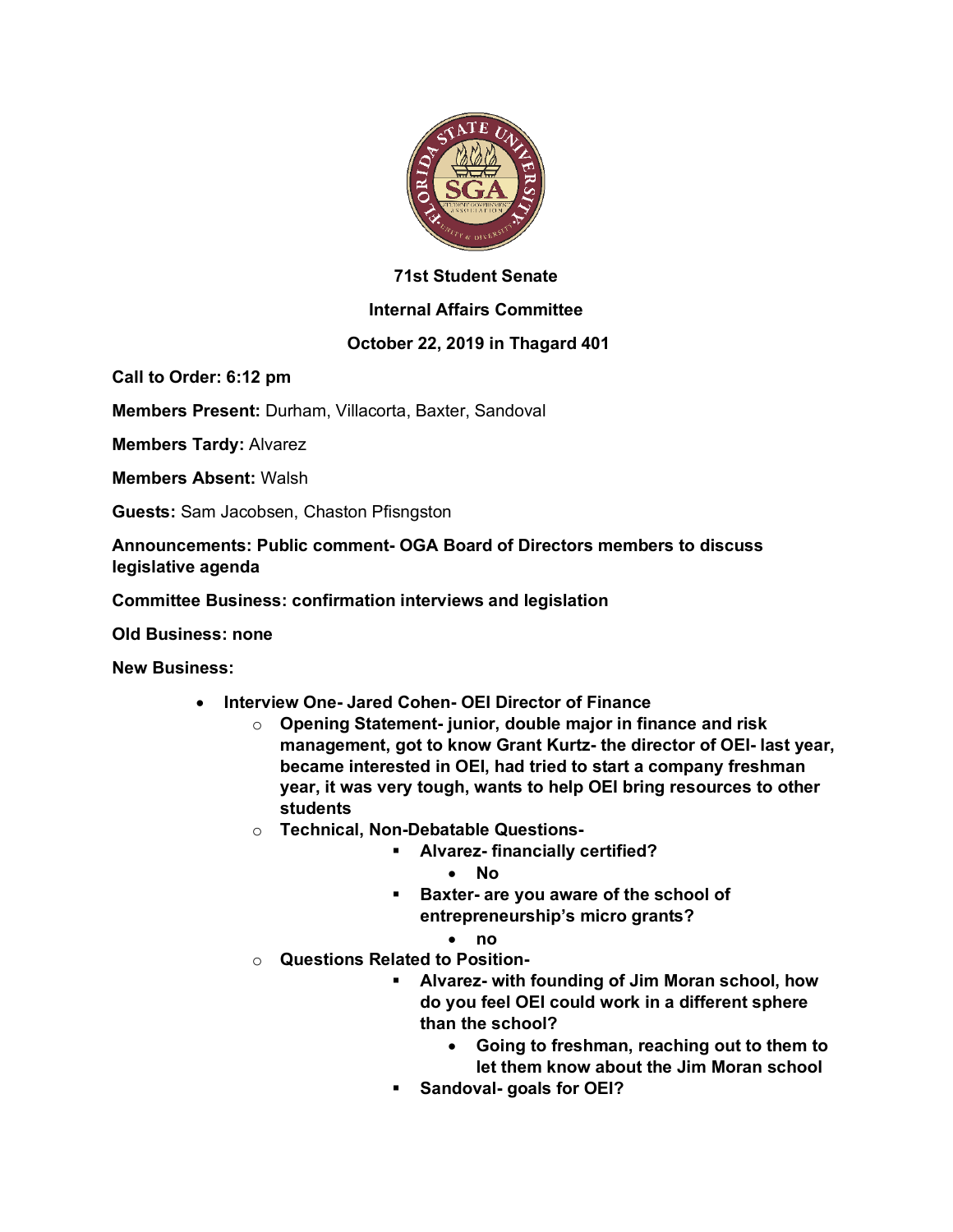- **As Director of Finance, will be in charge of funding allocation, maximizing events, tabling, more events for underclassmen**
- § **Alvarez- how do you plan on working with the next fiscal year budget of \$500 as opposed to this year's \$2000?**
	- **Will figure it out and work on it**
- § **Sandoval- what does OEI do for students that the Jim Moran school can't?**
	- **Giving necessary resources to students on campus, doesn't know what Jim Moran does for students**
- § **Sandoval- can you tell us how you plan to reach out to new students?**
	- **Orientation fliers, fliers in dorms and around campus**
- § **Alvarez- describe philanthropic events this social organization has done?**
	- **Tries to get involved with Dance Marathon, but not recognized**
- o **Questions of Character-**
	- § **Alvarez- expand on past work experience and how it has shaped your character?**
		- **Best way to learn is to fail once and not make the same mistake, is in charge of a lot of money for a large social group**
	- § **Alvarez- what is this social group?**
		- **Not a recognized fraternity, about 50 kids in a house that throws parties and does philanthropy**
- o **Other Questions- none**
- o **Closing- big part of this job is being honest, trustworthy, and having a good moral character, being reliable, feels that is my best quality**
- o **Deliberations**
	- o Roundtable
- § **Call the Question**
	- o **Baxter**
	- o **Alvarez seconds**
- o **Voting Results**
	- o **Yes- (1) Sandoval,**
	- o **No- (3) Alvarez, Baxter, Villacorta**
	- o **Abs.- (0)**
- **Interview Two- Noah Abramowitz- OEI Director of Communications**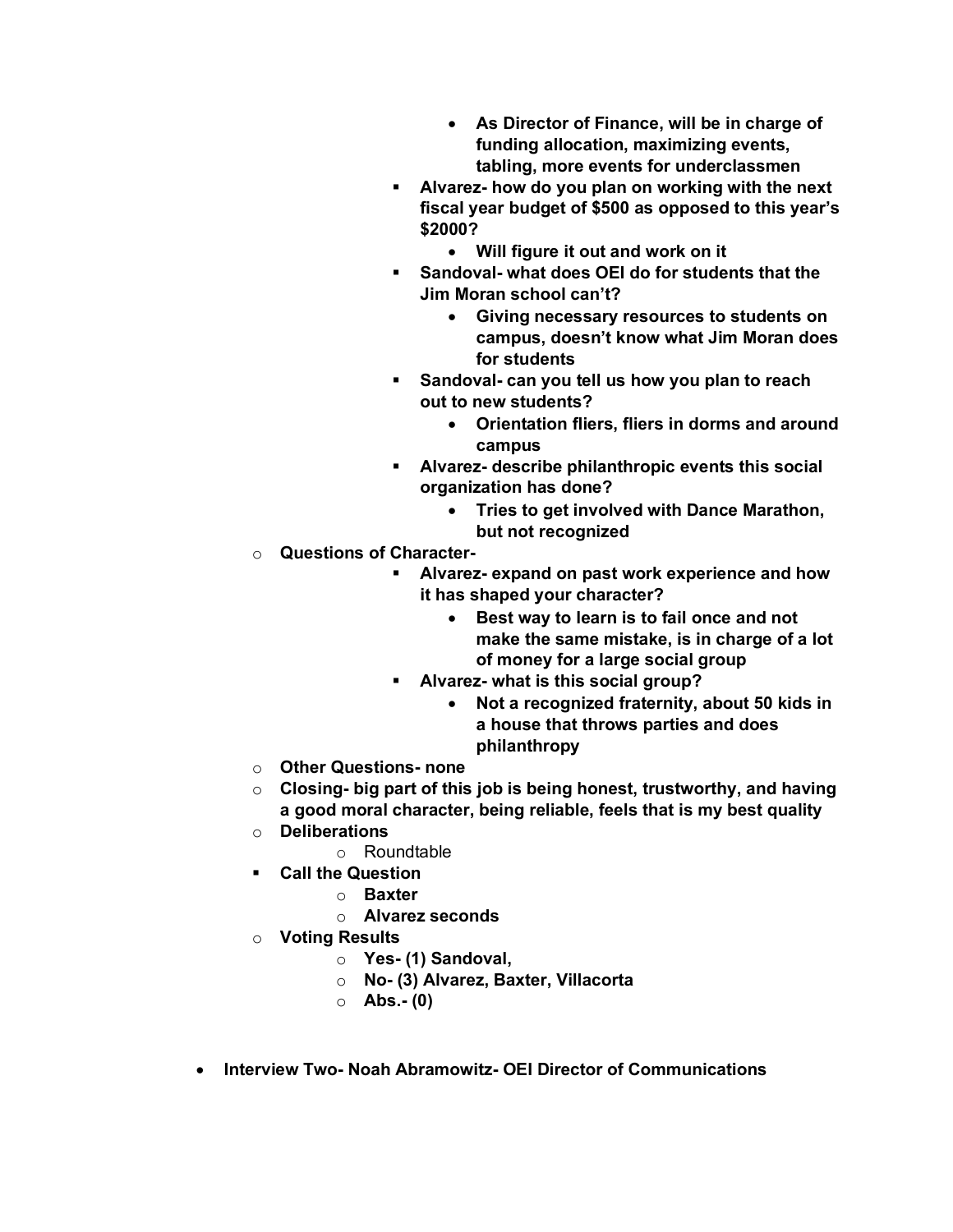- o **Opening Statement- senior, started a company that does digital media marketing, services companies in five states, met director of OEI through the school, created strategy to revitalize FSU social media, wants to help revamp OEI**
- o **Technical, Non-Debatable Questions-**
	- § **Alvarez- financially satisfied?**
		- **No**
		- § **Baxter- are you aware of Jim Moran microgrants?** • **Yes**
			-
		- § **Alvarez- current position you are applying for**
			- **Head of PR and Marketing**
- o **Questions Related to Position-**
	- § **Baxter- considering the Jim Moran school and the Innovation Hub, where do you see OEI going in terms of PR?**
		- **The kinds of people who populate those spaces and the events in those environments helps OEI find the type of people who are best suited for OEI**
	- § **Baxter- how will OEI be doing outreach differently that the Jim Moran school and I-Hub?**
		- **OEI social media is nothing above and beyond, wants to use company to help OEI target new audience**
	- § **Alvarez point of clarification-**
	- § **Sandoval- goals for OEI?**
		- **Wants to help individuals who are interested in entrepreneurship to be connected to other students doing the same and increase attendance by spreading the word about OEI**
	- § **Sandoval- specific ideas for outreach?**
		- **Networking events, targeted to areas of interest**
- o **Questions of Character-**
	- § **Sandoval- how did you get involved with OEI?**
		- **Met heads of the InNOLEvation program who recommended it**
	- § **Alvarez- listed senate president Higgins as recommendation, do you have an alternate reference to avoid conflict of interest between the committee and the senate?**
		- **Yes**
- o **Other Questions- none**
- o **Closing- thanks for the opportunity, wants to help other students achieve their goals and access resources**
- o **Deliberations**
	- o Roundtable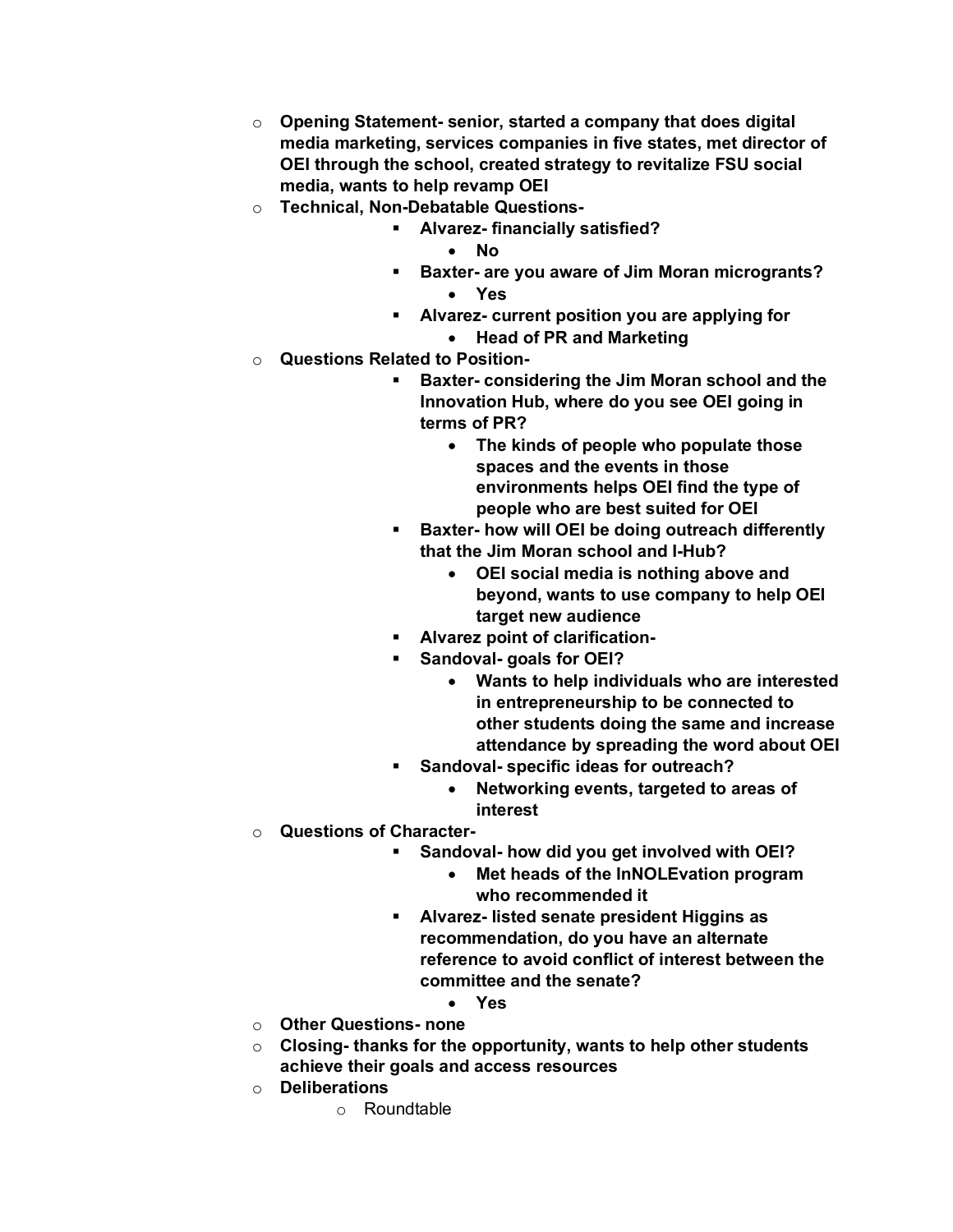- § **Call the Question**
	- o **Alvarez**
	- o **Sandoval seconds**
- o **Voting Results**
	- o **Yes- (3) Sandoval, Villacorta, Durham**
	- o **No- (2) Alvarez, Baxter**
	- o **Abs.- (0)**
- **Bill 100- Sponsor: Alvarez**
	- o **Opening Statement- Bill 100 deletes the Office of Entrepreneurship from statutes, Internal Affairs' Bureau review process found that OEI should no longer remain a bureau of SGA. Additionally, the budget committee allocated them \$500 for the next fiscal year on the basis of being inactive and not using previously allocated \$2000 budget**
	- o **Technical, Non-Debatable Questions- none**
	- o **Roundtable**
	- o **Sandoval moves**
		- § **Baxter seconds**
		- o **Baxter- agrees with bill, OEI doesn't need to be a bureau, hasn't used their money**
		- o **Sandoval- what will happen to people currently in OEI if this bill passes?**
			- § **Alvarez- no proviso language included, but upon removal from statutes, the positions within OEI would be terminated upon signature**
		- o **Baxter- OEI has not done anything, seems to be a oneman bureau, this bureau is unsustainable**
		- o **Villacorta- have you reached out to OEI exec?**
			- § **Alvarez- the director was present during the bureau review process and was asked about it at confirmation, but was never present at budget hearings this year, has not been contacted about this bill for those reasons**
	- o **Closing- wants bill to be seen in a positive, allowed SGA the opportunity to better advertise I-Hub and Jim Moran school resources**
	- § **Call the Question**
		- o **Sandoval**
		- o **Baxter seconds**
	- o **Voting Results**
		- o **Yes- (3) Alvarez, Baxter, Sandoval**
			- o **No- (0)**
			- o **Abs.- (1) Villacorta**
	- **Unfinished Business- Alex Cowan- TABLED**